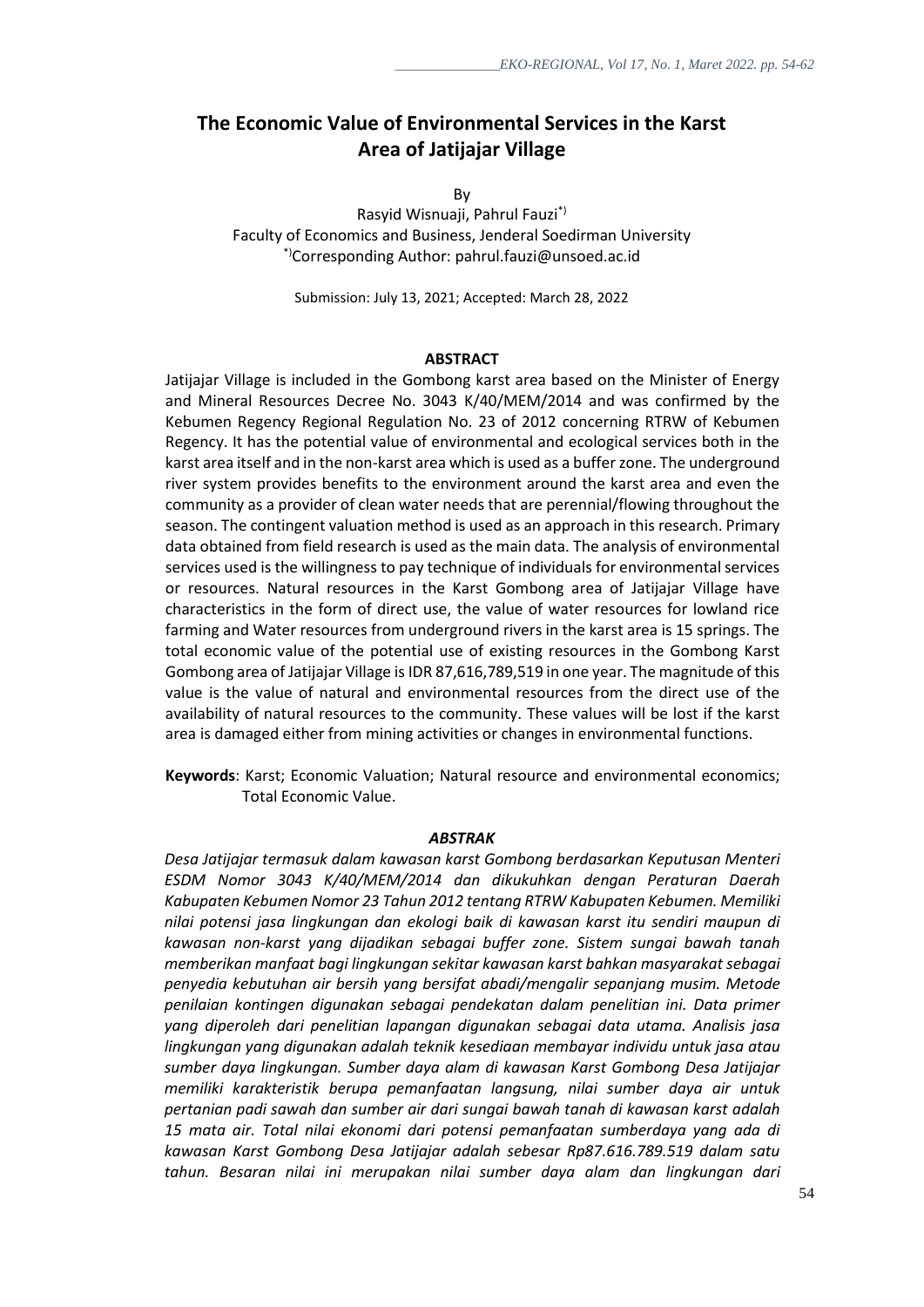*pemanfaatan langsung ketersediaan sumber daya alam tersebut kepada masyarakat. Nilai-nilai tersebut akan hilang jika kawasan karst mengalami kerusakan baik akibat kegiatan penambangan maupun perubahan fungsi lingkungan.*

*Kata Kunci: Kawasan Karst, Valuasi Ekonomi, Ekonomi Sumber daya alam dan lingkungan, Nilai ekonomi total.*

### I**NTRODUCTION**

Jatijajar Village is one of the villages in Ayah Subdistrict, Kebumen Regency, which is included in the Gombong Karst area's landscape according to the karst area's delineation map through the Decree of the Minister of Energy and Mineral Resources No. 3043 K/40/MEM/2014. The definition of karst according to Hanang Samodra (2001) is a landscape that specifically develops in carbonate rocks due to the karstification process during the available geological space and time (Pramestyan, 2021). The karstification process begins with the dynamic movement of the earth's plates, these movements collide with each other and produce tectonic forces that push some of the earth upwards so that coral reefs that were previously located in shallow waters are also uplifted and sedimented into calcium carbonate (CaCo3). Ford and Williams (1989) stated that karst is plain with characteristic hydrological conditions resulting from easily soluble rock or limestone and has a well-developed secondary porosity.

Ordinary people understand that a karst area is a dry and unproductive area. This is due to the physical nature of limestone which is easily soluble and has secondary porosity, so it cannot store water for a long time. Rainwater that flushes the karst area immediately sinks to the bottom of the watersaturated zone and then flows through fractures and large passageways (caves) such as canals to the exit points of springs or is directly dumped into the sea, only a small amount flows on the surface (Fitri, 2017). Rainwater that inundates the karst area immediately seeps to the bottom of the watersaturated zone and then flows through cracks and alleys (caves) like canals to the exit point of the springs or directly discharged into the sea, only a small amount flows on the surface. This incident is the answer to why the karst area is identical to a dry and barren area, even though underneath it stores quite a lot of water and flows all the time with good quality and is used by the community as a clean water requirement.

The limestone area is known as an area for producing cement raw materials, bleaching agents, neutralizing soil acidity, ceramic raw materials, glass industry, paint industry, cosmetics, rubber mixtures, paper bleach, and as road hardener. In addition, in the cave which is the remnant of the smelting process of the karst area, phosphates can be found which settles at the bottom of the cave which is formed from the droppings of bats and birds dissolved in limestone. Phosphate is usually used as an organic fertilizer, while wet bat droppings are also used as guano fertilizer (Hidayat, 2016).

Not only as an extractive material, but the karst area also has the value of environmental and ecological services both in the karst area itself and in non-karst areas that are used as buffer zones (Akhmad, 2006). The underground river system formed in the karst area provides benefits to the environment around the karst area and even the community as a provider of clean water that is eternal or flows throughout the seasons so that the karst area is referred to as a "natural water tank" with varying discharges to supply 25 percent of the needs clean water for the world's population (DC. Ford et al, 1988), while in Java, according to BAPPENAS, 40 percent of clean water sources come from springs in karst areas.

In the Kebumen Regency Regulation Number 23 of 2012 concerning the RTRW of Kebumen Regency in 2011 – 2013, Jatijajar Village is included in the Karst Area and is also a water catchment area and the area around springs. By looking at development indicators which are usually measured based on real (measured) things, it is also one of the factors that result in the reduced value of the karst area. Meanwhile, intangibles (not measurable) are still very low (Wisnuaji, 2016). In the economics of environmental services, natural resources are not only assessed from the economic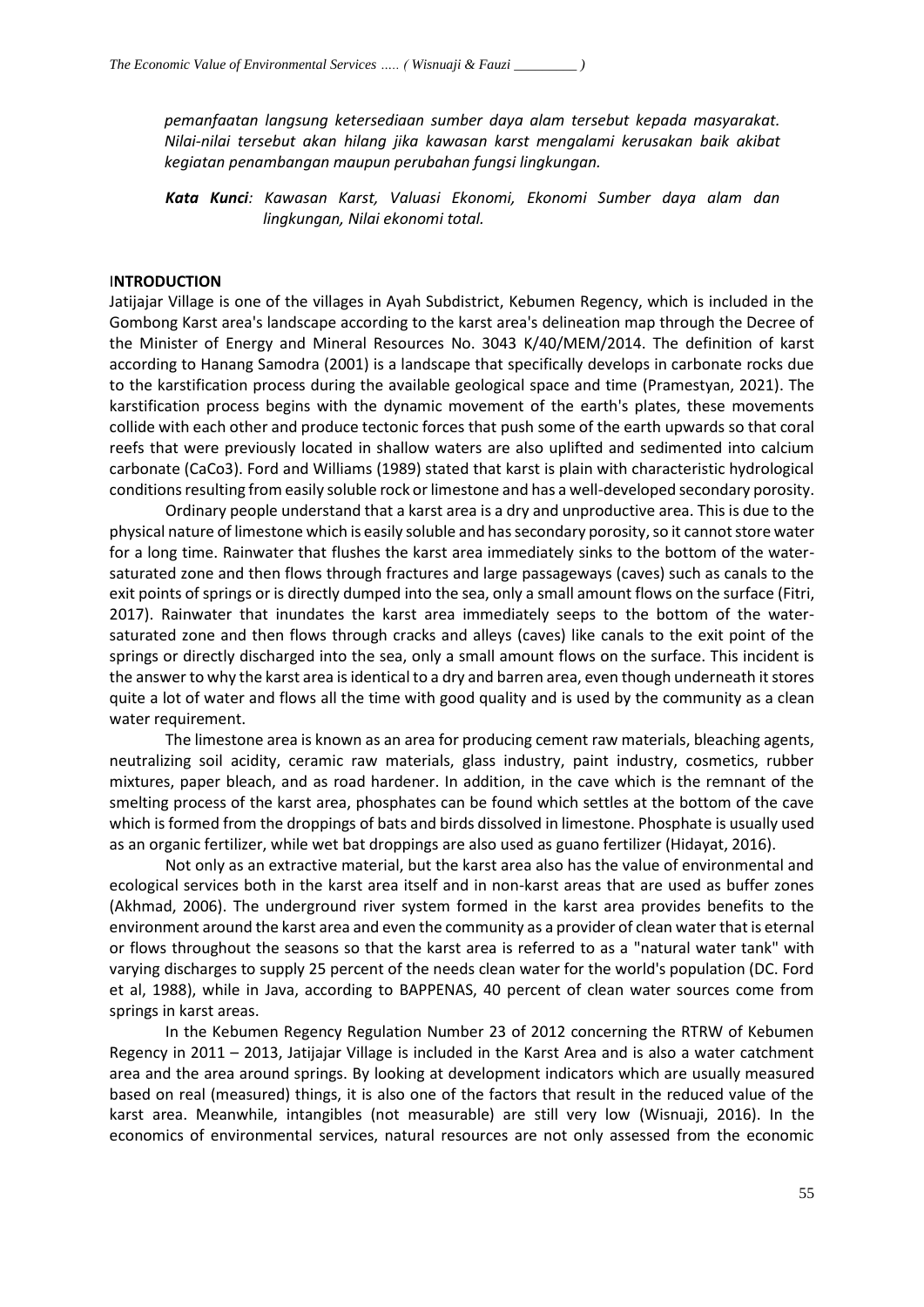benefits generated, but this value consists of the benefits obtained by the people of Jatijajar Village on the karst area even though they are not directly affected (Jhon, 2004).

From this description, this research aims to:

- 1) Identify the characteristics of the natural resource potential of the karst area in Jatijajar Village.
- 2) Analyzing the economic value of environmental services from natural resources in the karst area and what are the uses of the karst area in Jatijajar Village.
- 3) Formulating a strategic direction for the preservation of the karst area in Jatijajar Village.

This study limits the calculation of the economics of environmental services to the level of calculating multiple effects and calculating comparisons with mining businesses as well as being crosssectional or calculating data at the time of the study. This research refers to various previous studies. Research conducted in Sirau Village, Karangmoncol District, Purbalingga Regency (Pramestyan, 2021), and (Hidayat, 2016) in the Mahat Hulu watershead has the same theme even though the method is different. The Gombong Karst area has become the main topic of various scientific studies, however research using the Contingent valuation method approach which is specifically applied in the Jatijajar Village area is the main novelty in this research.

## **METHOD**

The research method used is primary data or field research with direct surveys both field orientation, cross-section data collection, structured interviews, and observations using contingent assessment methods and descriptive methods to determine the potential of resources and the economic value of environmental services and their utilization. The sampling method was carried out by purposive sampling, namely samples taken based on certain considerations and criteria.

Environmental service analysis analyzes potential characteristics using surveys either directly or indirectly. There are various techniques to quantify the concept of value, but the basic concept in economic valuation that underlies all techniques is the individual's willingness to pay for environmental services or resources (Munasinghe, 1993). The method used in this study is based on market prices (with a price tag) and non-market prices (no price tags). The method based on the price tag is the Market Price Approach, the Prevention Expenditure Approach, the Forgone/Loss of Earnings approach, and the Trended Historical Cost Approach. The non-market price method used is the Individual Travel Coast Method and the Contingent Valuation Method.

- DUV = NArt + Napt + NAma
- $DUV = Direct use value (Rp/th)$
- NArt = Economic Value of Household Water Utilization
- Napt  $=$  Economic value of water use for lowland rice farming
- NAma = Economic value of the spring

### **RESULTS AND DISCUSSION**

The data analyzed are data obtained in the field, both new findings and those that have been used by the community in the form of data on the distribution of caves and springs, measured discharge from springs, utilization of springs, and area of rice fields. rice fields, irrigation systems from springs to agricultural land, the number of residents and heads of families who use water from springs that are processed through spatial analysis in the form of digitization and geoprocessing to quantify the potential of karst areas which are then processed to determine the total economic value of natural resources from karst in the village of Jatijajar (Wijayanti, Solihin, Alikodra, & Maryanto, 2011).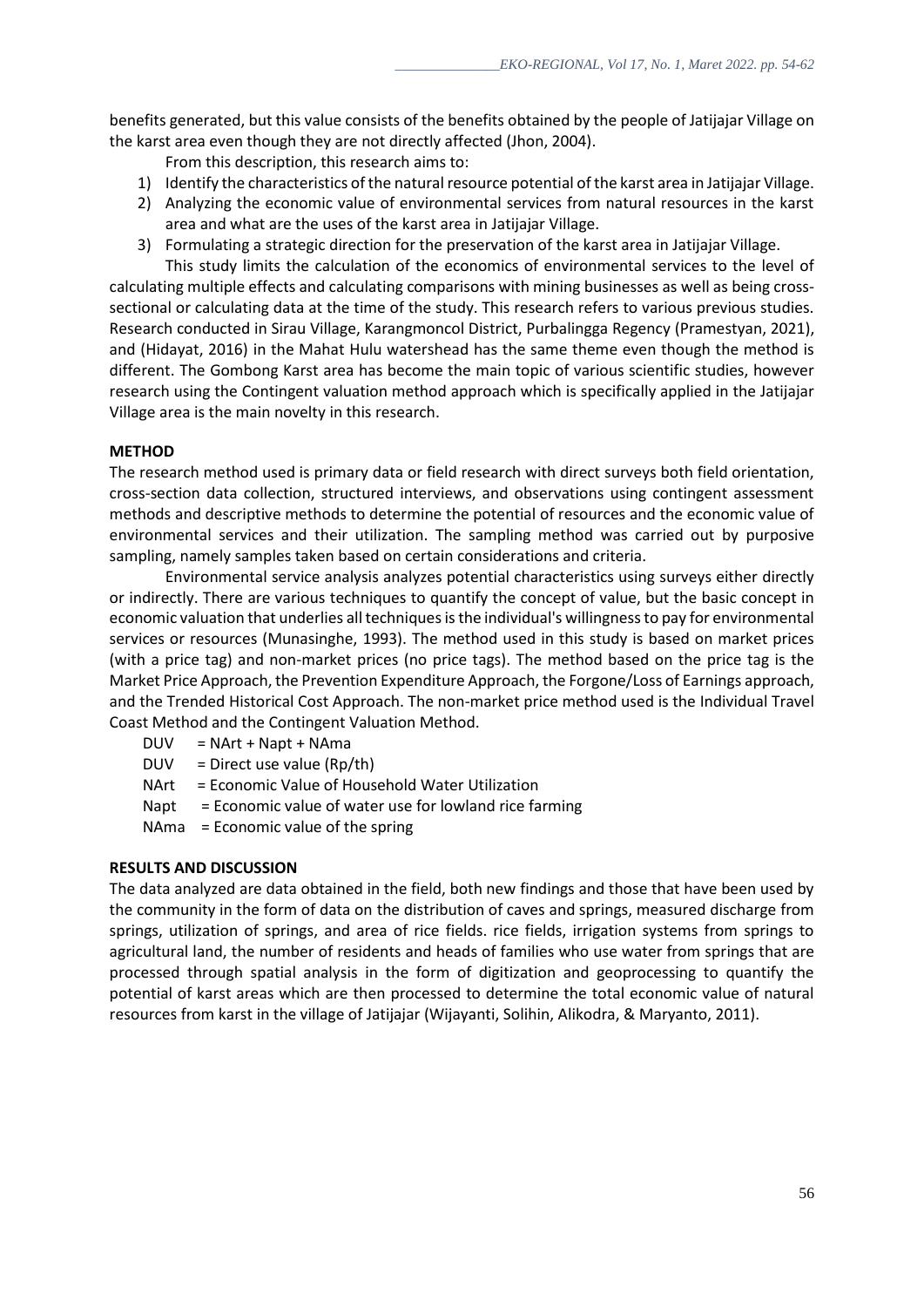

Source: The results of the field survey processing and processed using QGIS 3.16 Figure 1. Map of Research Results in Jatijajar Village

### *Direct Use Value of Jatijajar Village Karst Area*

Direct use value is the value given based on its existence from available natural resources. The Gombong Karst area of Jatijajar Village has the potential of abundant water resources due to the nature of the karst area which stores water and releases water at certain points. Therefore, the utilization of water resources in the karts area is very potential. The direct use value at the research location was obtained from the utilization of natural resources in the Gombong Karst area which consisted of the use of water to meet household needs, the use of water for lowland rice farming, and the potential value of groundwater resources from springs scattered in the karst area of Jatijajar Village which calculated using the Market Price Approach and Cost Prevention Expenditure.

### *The economic value of environmental services of water resources used to meet household needs*

The karst area is a unique landscape because the groundwater system is very unique and different from other areas where underground rivers are more dominant than the surface (Putri, 2020). This water flow system is controlled by a system such as natural canals that eventually come out in springs and or caves that have underground rivers. The emergence of springs and the existence of underground rivers are utilized by the community in the karst area by connecting water pipes that flow from springs and or caves to the homes of their respective communities to meet their daily needs. Based on field surveys and open interviews with the people of Jatijajar Village, it is known that all residents of Jatijajar Village use water from the karst area, both managed through household groups and individuals, not through PDAM. Even the use of water from the springs in the two villages is also used by other village communities such as Redisari Village Rowokele District, Kalisari Village Rowokele District, Mangunweni Village, Ayah District, and Demangsari Village Ayah District. Even in the dry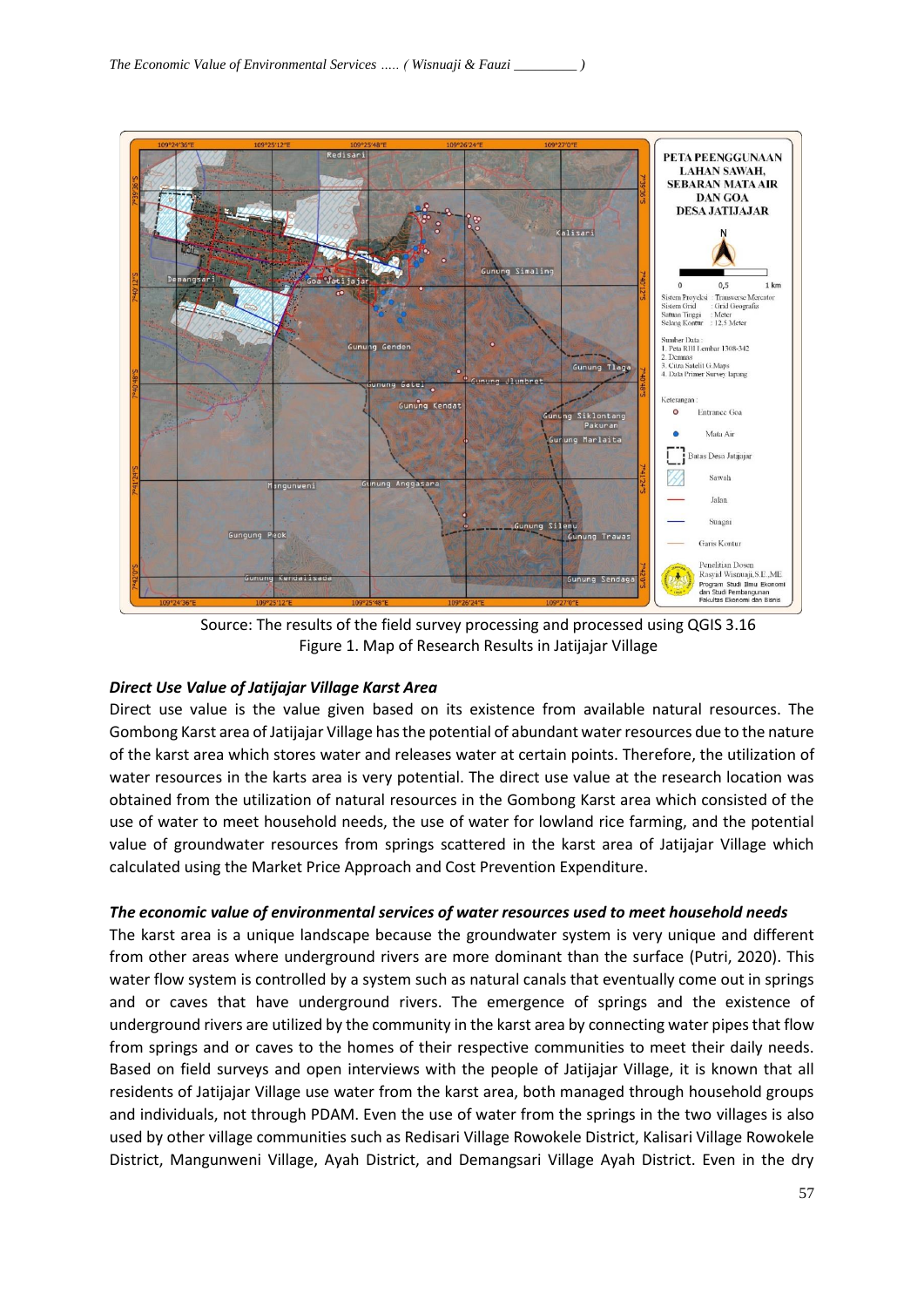season, the people of Redisari and Kalisari villages will bring water jerrycans to springs, especially at Kalikarag springs to collect water directly.

Water needs cannot be separated from people's lives. Where the daily needs for drinking water, cooking, bathing, and latrines are basic so that in PERMENDAGRI No. 71 of 2016 it is explained that the standard for basic drinking water needs is 10 cubic meters of water/head of household/month. or 60 liters/individual/day (Kementerian Lingkungan Hidup, 2007). Even UNESCO in 2002 stipulates that the basic human right to water is 60 liters/individual/day for both consumption and sanitation needs. Meanwhile, the Directorate General of Human Settlements of the Ministry of Public Works defines and divides individual needs based on place of residence, where the individual water needs in one day in villages are 60 liters/day, small towns are 90 liters/day, medium. 110 liter/day city, 130 liter/day big city, and 150 liter/day metropolitan city. Jatijajar village which is included in the village category, the average individual water requirement is set at 60 liters/day.

The total population of Jatijajar Village is 7,044 people who are included in 2,151 families with an average of 3 people per family head. Determination of the direct use value of water resources used to meet household needs through a market-based pricing approach based on PDAM usage prices for group II households (direct connection) with a tariff of Rp. 2.750, per cubic meter where 1 cubic meter = 1,000 liters.

Then use the following formula:

 $Nart = JMrt \times Ja \times KArt \times HA$  $Nart = 2,151 \times 3 \times 4,228,005.6 \times 2,750$ 

- NArt = Economic Value of Household Water Utilization
- $JMrt = Number of households using water$
- Ja = Average number of family members
- KArt  $=$  Average household water consumption ( $m^3$ /year)
- HA = PDAM water market price  $(\text{Rp/m}^3)$

On average, each household uses 180 liters of water per day and in 1 month uses 5,400 liters of water or 5.4 cubic meters. So the economic value of household water use in one month in Jatijajar Village is Rp. 31,942,350,- in one month. So the total economic value of environmental services for household water use in one year in Jatijajar Village is Rp. 11,627,015,400,- a year.

#### **The** *economic* **value of water resources environmental services for lowland rice farming**

Jatijajar village is included in the village category where most of the land is in the karst mountains so very little land is used as agricultural land. Agricultural land in Jatijajar village is generally located in the lowlands which in the geological map is not included in the Kalipucang Limestone formation but is included in the alluvium formation (Wijayanti et al., 2011). Based on the results of spatial analysis by digitizing through satellite imagery and polygon surveys in the field, it can be seen that the area of agricultural land in Jatijajar Village is 68.62 hectares or 7.69 percent of the Jatijajar Village area with an average of 2 planting seasons in one year.

Lowland rice farming using water as a reservoir is one of the main production factors because the agro-climatic process in one rice season requires a lot of water use. So far, especially in karst areas, the use of water for rice farming has never been taken into account due to the perception of people who regard water as a public good, especially in karst areas that have long-lasting water, which is always available throughout the year (Wijayanti & Maryanto, 2017).

Rice fields use to water the most during the growth and maintenance period, where inundation is required for ±9-10 weeks with a water requirement of 1.7 liters/second/day/Ha, while at the tillage stage for ±5-6 weeks it requires water. mostly water namely 10.4 liters/second/day/Ha, at the nursery stage for ±2 weeks it requires 1.2 liters of water/second/day/Ha, and at the pre-harvest stage for ±2 weeks requires 0.2 liters of water/second/ day/ha. From the four stages, it can be said that the water requirement for rice fields in one growing season is 1,157 liters/second/day in one hectare. This means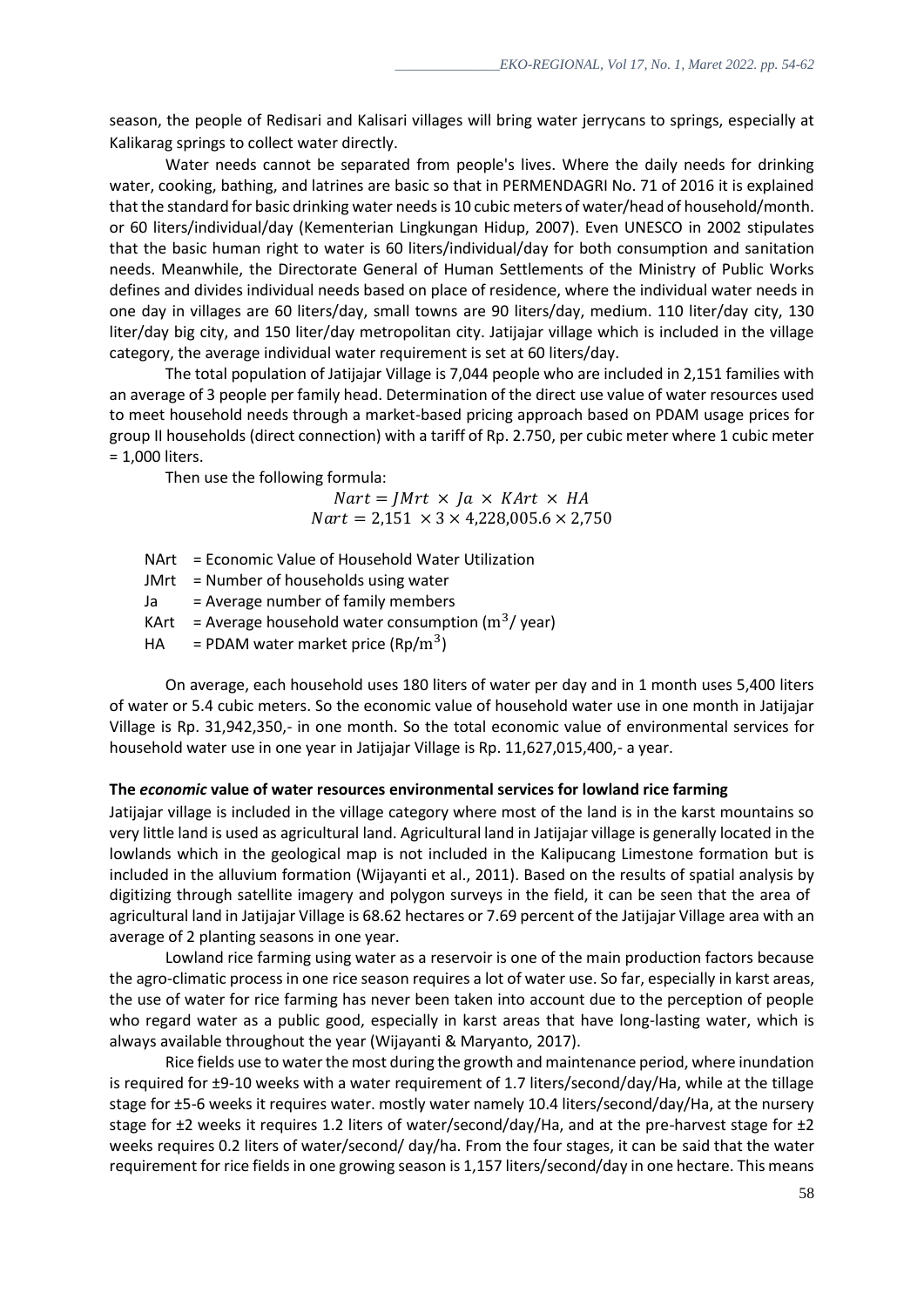that the need for water to meet the needs of rice fields in Jatijajar Village is 163,296 liters/second/ in one growing season. This large water need has been met so far from runoff from springs in the Gombong karst area in Jatijajar Village, even this water is also used for rice farming in other villages following the direction of the water flow.

Based on research by Putu Angga Aditya et al in 2013 in Denpasar, it is known that the price of water is Rp. 358,515,-/Ha in one growing season. So to find out the economic value of water resources for lowland rice farming, you can use the following formula.

$$
Napt = Lp \times BpA \times Mt
$$

Napt = The economic value of using water for lowland rice farming  $(Rp/Th)$ 

Lp  $=$  Agricultural area (Ha)

 $BpA = Water supply cost (Rp/Ha/season)$ 

 $Mt = A$ verage rice-growing season (planting season per year)

So the economic value of environmental services for the use of water for agricultural businesses in the village. Based on the spatial analysis, it can be seen that the area of rice fields planted with rice (Oryza sativa) with an area of 68.62 hectares of rice fields in 2 planting periods in a year is Rp. 49,202,599,- in one year.

### *The economic value of environmental services for water resources from underground rivers in karst areas*

Limestone which is the main constituent of the karst area is a rock that is easy to undergo a karstification process which is strongly influenced by dissolution from water. With this dissolution, cavities are created in the limestone, and then surface water will enter through these cavities and create tunnels in the form of underground rivers and or cave systems (Aditya, Sudarma, & Djelantik, 2013).

Underground rivers that form grooves in the karst area usually always connect between underground rivers - caves - springs called karst aquifers. Karst aquifers consist of two basic principles, namely diffuse flow and channel (Wijayanti & Maryanto, 2017). The diffusion system is surface water that enters and seeps and is stored in the karst zone which will eventually form underground rivers. Diffuse flow characteristics are clear water throughout the year, less significant flow fluctuations between seasons so that they are available throughout the year and are not very sensitive to rain. While conduit flow is surface water that enters through water flow holes (ponor), filling underground rivers. The characteristics of conduit flow are that during the rainy season the water will be cloudy and in the dry season, no water will enter.

Based on field surveys, the underground river system in karst Gombong, especially in Jatijajar Village, is mixed, namely a mixture of diffuse and conduit, as evidenced by stable water discharge in the dry season and the rainy season, there are several springs. which will experience a significant increase in discharge (Milon & Alvarez, 2019). The distribution of springs outlets in Jatijajar Village is on the edge of the karst area which is usually in the form of layer springs and contact springs. While the upstream of the spring is in the karst mountains.

In order to determine the potential of springs and watery caves, it is necessary to know the discharge from springs and watery caves. The following are the results of the calculation of the average discharge using the velocity area method, both measured using a current meter and a buoy conducted in the research area for 5 months.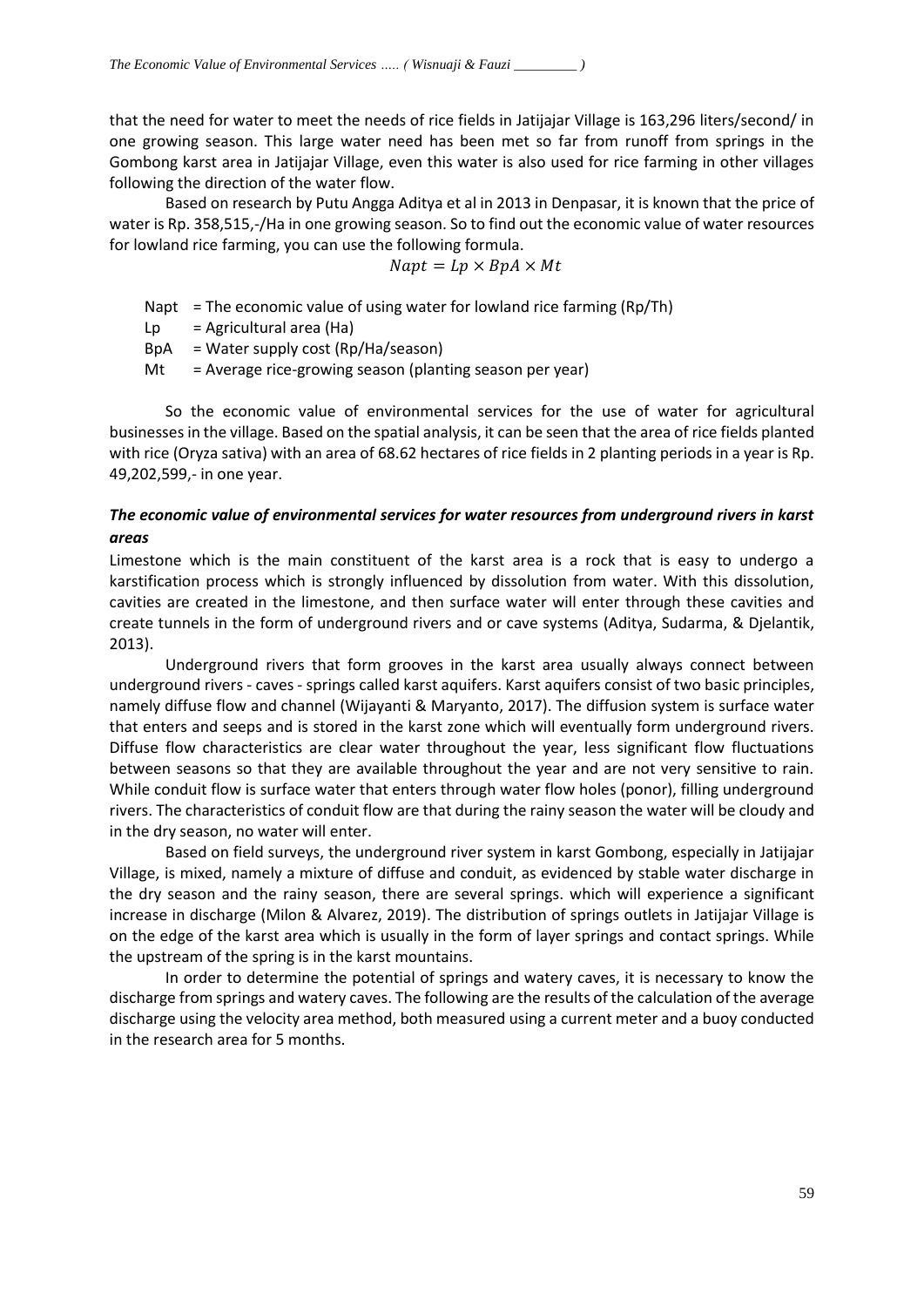| No            | Name of<br>spring | Type          | X       | Y         | Z   | Calculated | Average discharge in 1 |           |
|---------------|-------------------|---------------|---------|-----------|-----|------------|------------------------|-----------|
|               |                   |               |         |           |     | Debit      | month                  |           |
|               |                   |               |         |           |     | Liters /   | Liter                  | M3        |
|               |                   |               |         |           |     | Second     |                        |           |
| 1             | Ubalan 1          | Water springs | 327,366 | 9,152,306 | 51  | 24.2       | 62,726,400             | 62,726.4  |
| $\mathcal{L}$ | Ubalan 2          | Water springs | 327,254 | 9,152,211 | 36  | 0.13       | 336,960                | 336.96    |
| 3             | Ubalan 3          | Water springs | 327,435 | 9,152,170 | 66  | 29.8       | 77,241,600             | 77,241.6  |
| 4             | Ubalan 4          | Water springs | 327,376 | 9,152,135 | 55  | 0.19       | 492,480                | 492.48    |
| 5.            | Ubalan 5          | Water springs | 327,378 | 9,152,112 | 56  | 1.4        | 3,628,800              | 3,628.8   |
| 6             | Ubalan 6          | Water springs | 326,996 | 9,151,801 | 39  | 18.2       | 47,174,400             | 47,174.4  |
| 7             | Ubalan 7          | Water springs | 327,088 | 9,151,690 | 56  | 27.5       | 71,280,000             | 71.280    |
| 8             | Ubalan 8          | Water springs | 327,169 | 9,151,697 | 66  | 29.4       | 76,204,800             | 76,204,8  |
| 9             | Ubalan 9          | Water springs | 326,123 | 9,151,975 | 17  | 35.8       | 92,793,600             | 92,793,6  |
| 10            | Sirah 1           | Water springs | 327,231 | 9,151,552 | 98  | 17.6       | 45,619,200             | 45,619.2  |
| 11            | Sirah 2           | Water springs | 327,186 | 9,151,481 | 107 | 32.9       | 85,276,800             | 85,276.8  |
| 12            | Banyurata         | Water springs | 326,913 | 9,151,616 | 55  | 17.5       | 45,360,000             | 45.300    |
| 13            | Jatijajar         | Watery cave   | 327,169 | 9,151,697 | 66  | 198.8      | 515,289,600            | 515,289.6 |
| 14            | <b>Barat</b>      | Watery cave   | 327,470 | 9,152,326 | 73  | 208.8      | 541,209,600            | 541,209.6 |
| 15            | Kalikarak         | Watery cave   | 327,443 | 9,152,709 | 54  | 245.6      | 636,595,200            | 636,595.2 |

#### Table 1. Water Discharge Calculation Table

From table 1 above, it can be seen that Kalikarak Cave has the largest discharge because Kalikarak is a resuscitation of the West Goa underground river system which stretches for 9.8 Km originating from Purat Cave in Watukelir Village (Ening, 2015). Meanwhile, the springs with the smallest discharges are Ubalan 2 and Ubalan 4. In one month the springs in Jatijajar Village can produce an average of 2,301,229,440 liters or 2,301,229.44 cubic meters.

To determine the direct use-value of the economic value of water resources from underground rivers in the karst area of Jatijajar Village using a market-based price approach from the price of PDAM water for Rp. 2.750,-/M3. This approach is used because the value of water will be lost if there is damage and the community must replace water from springs with PDAM water. To simplify the calculation, the following formula can be used.

> $NAma = (Vma_1 x HA) + (Vma_2 x HA) + (Vma_3 x HA) + \cdots +$  $(Vma<sub>z</sub> x HA)$

NAma = Economic value of springs (Rp/month)

Vma  $=$  Average water discharge from the spring ( $\text{m}^3$ / month)

HA = PDAM water market price  $(\text{Rp/m}^3)$ 

Based on the calculation using the above formula, the economic value of environmental services for water resources from underground rivers in the karst area of Jatijajar village which consists of 15 springs with a total discharge in one month of 2,301,229.44 cubic meters is Rp. 6,328,380,960, per month and in one year of Rp. 75,940,571,520,-. The value of water resources from underground rivers in the karst area of Jatijajar Village will always exist as long as the function of the karst area as a natural regulator of the water system is not reduced or lost.

Based on the description of the economic valuation of the total economic value of resource use in the Jatijajar Karst Village, which consists of direct use value, indirect use-value, and option value. The characteristics of economic value can be seen as follows: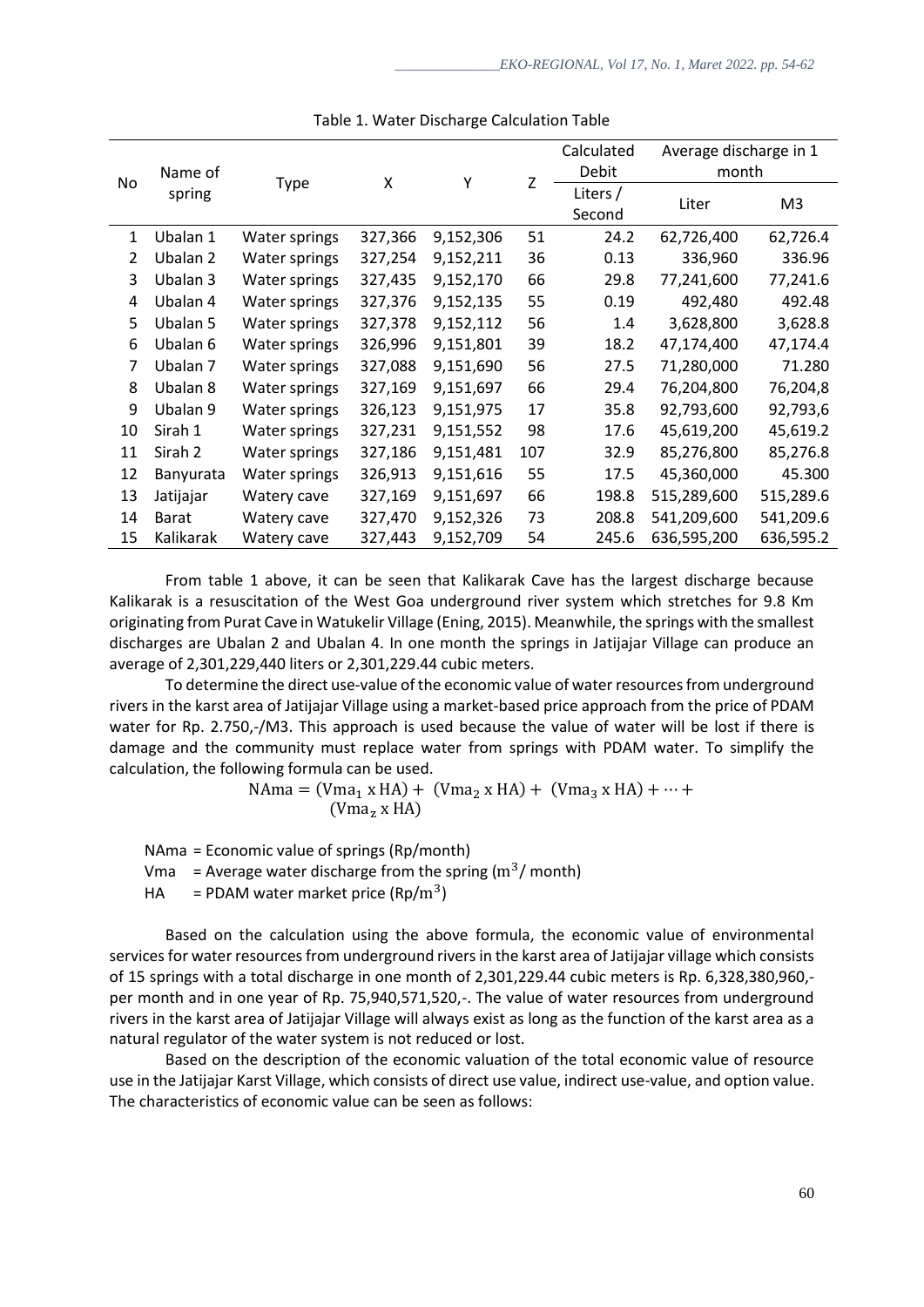| To use                   | Value Name                                                 | Rupiah/year    |
|--------------------------|------------------------------------------------------------|----------------|
| DUV <sub>1</sub>         | The economic value of household water use                  | 11.627.015.400 |
| DUV <sub>2</sub>         | The economic value of using water for lowland rice farming | 49.202.599     |
| DUV <sub>3</sub>         | The economic value of the spring                           | 75.940.571.520 |
| Total resource potential | 87.616.789.519                                             |                |

Table 2. Table of Economic Value of Resources for the Gombong Karst Area, Jatijajar Village.

The results showed that the Gombong Karst Area, Jatijajar Village, contributed significantly to the community's economy, especially through the use of water resources. This is in accordance with research conducted (Aditya et al., 2013) which shows that water contributes significantly to rice production. Meanwhile (Wijayanti et al., 2011) who conducted a study in the same location as this study focused more on the positive impact of a swarm of bats on the environment. Meanwhile, the results of this study indicate that the economic value generated from natural resources and the environment in the Gombong Karst Area of Jatijajar Village will be increasingly eroded when various environmental damages occur. This is in line with research conducted by (Putri, 2020) which shows the economic value of Mata Air Mudal.

#### **CONCLUSION**

Based on the results and discussions that have been described previously regarding the Study of Economic Assessment of the Gombong Karst Area in Jatijajar Village, Ayah District, Kebumen Regency, the following conclusions can be drawn:

- a) Characteristics of natural resources in the Gombong Karst area, Jatijajar Village, have resource characteristics in the form of direct use, namely from the hydrological system of water from the karst area which consists of the value of water resource utilization used to meet household needs, the value of water resources for lowland rice farming, and the value of water resources for rice farming. source of water from underground rivers in karst areas.
- b) The total economic value of using potential resources in the Gombong Karst Area, Jatijajar Village, is Rp. 87,616.789,519,- in one year. This value is the value of natural resources and the environment from the direct use of the availability of natural resources to the community. These valueswill be lost if the karst area is damaged either due to mining activities or changes in environmental functions. This value will be a value that must be issued by the community to compensate for the loss of potential natural resources in the karst area.

Based on the above findings, there is a need for directed planning in the use of karst areas, both by the central and local governments, rural communities around the karst areas, as well as the active role of academics, because karst areas are very vulnerable and sensitive to changes caused by the loss of one of the characteristics of the karst area, both from exokarst and endokarst. Utilizing one of these potentials will lead to a positive assessment (beneficial) but will also lead to a negative assessment (detrimental). This is due to the unique relationship between surface karst and subsurface karst and damaged karst areas are non-renewable.

#### **REFERENCES**

Aditya, P. A., Sudarma, I. M., & Djelantik, A. W. S. (2013). Analisis Harga Air untuk Irigasi Padi Sawah di Wilayah Perkotaan(Kasus Subak Pakel I dan Subak Pagutan Kota Denpasar). *E-Jurnal Agribisnis Dan Agrowisata*, *2*(2).

Akhmad, F. (2006). *Ekonomi Sumberdaya Alam dan Lingkungan: Teori danAplikasi*.

- Ening, A. (2015). Optimalisasi Pemanfaatan Sumber Daya Genetik Padi Melalui Valuasi Ekonomi. Forum Penelitian Agro Ekonomi. *Forum Penelitian Agro Ekonomi*, *33*(2).
- Fitri, D. R. K. (2017). VALUASI EKONOMI SUMBER DAYA ALAM DAN LINGKUNGAN. In *Proceeding IAIN Batusangkar*.